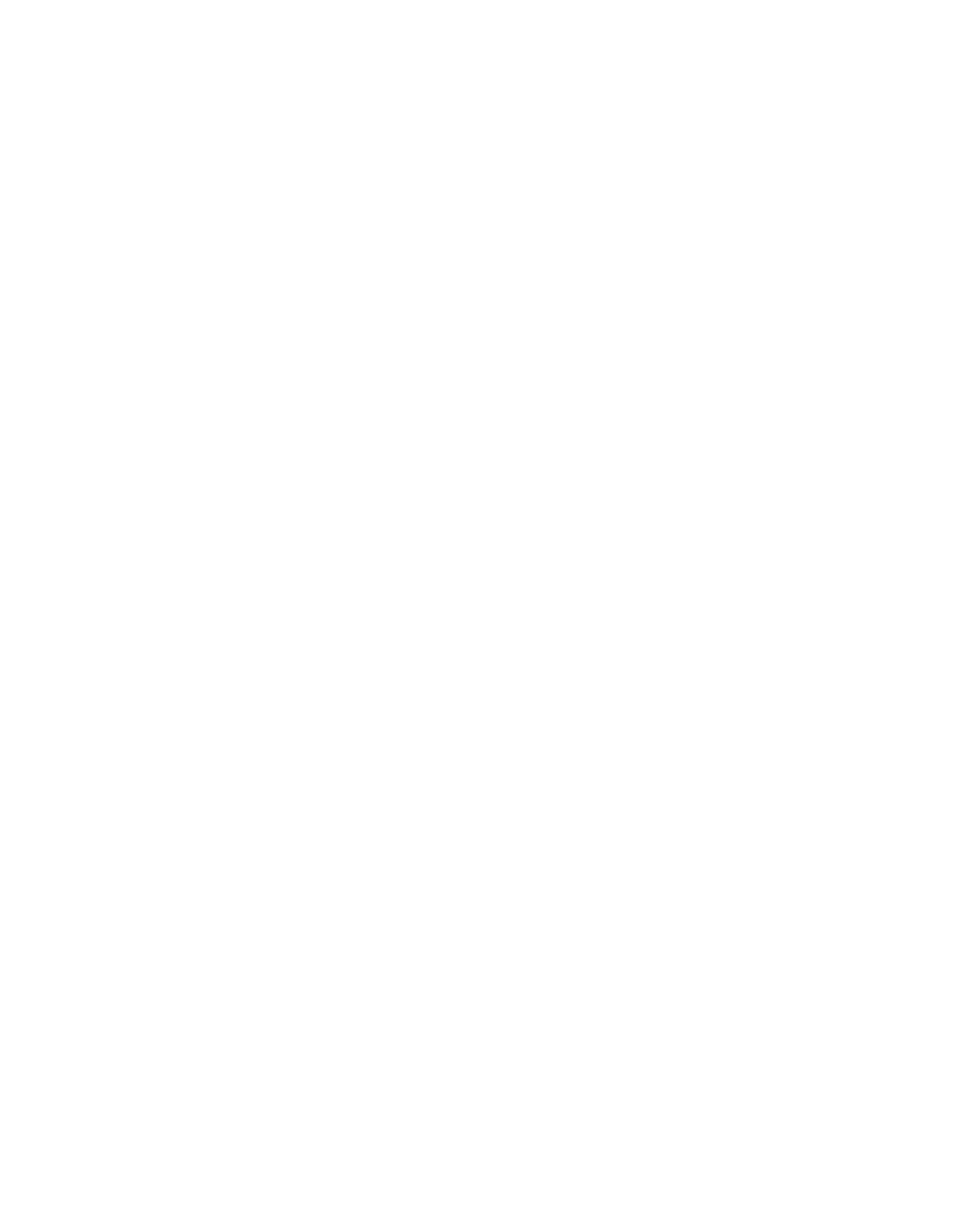

# Floating Shelves

**This gravity-defying display focuses attention on your favorite keepsakes.**



**Approximate materials cost: \$86 Dimensions: 67 1⁄2"H**  × **16" W** × **141⁄4" D**

**A**weighted base and cantilevered shelves ensure that your col lectibles sit on a secure foundation. And the simple joinery (made possible by an easy dado jig) makes this a weekend project that's sure to please.

## **Whatever floats your boards**

From  $\frac{3}{4}$ " cherry stock edge-glued to make slightly overwidth blanks, cut the shelves (A) to the size listed [**Materials List**, *page 33*]. Tilt the tablesaw blade 20°, double-faced-tape a sacrifi cial extension to your miter gauge, and cut through the extension to mark the blade location. Align the top edge of a shelf with the cut end of the extension, and clamp a stopblock against the oppo site end [**Photo A**]. Then bevel both ends of all shelves [**Drawing 1**] before beveling the front edges [**Photo B**].<br> **2Sand the shelves to 220** grit. Then, mask off a 3" section, centered, on

the back edge of each shelf (A) for gluing into the dadoed upright later. Stain and topcoat

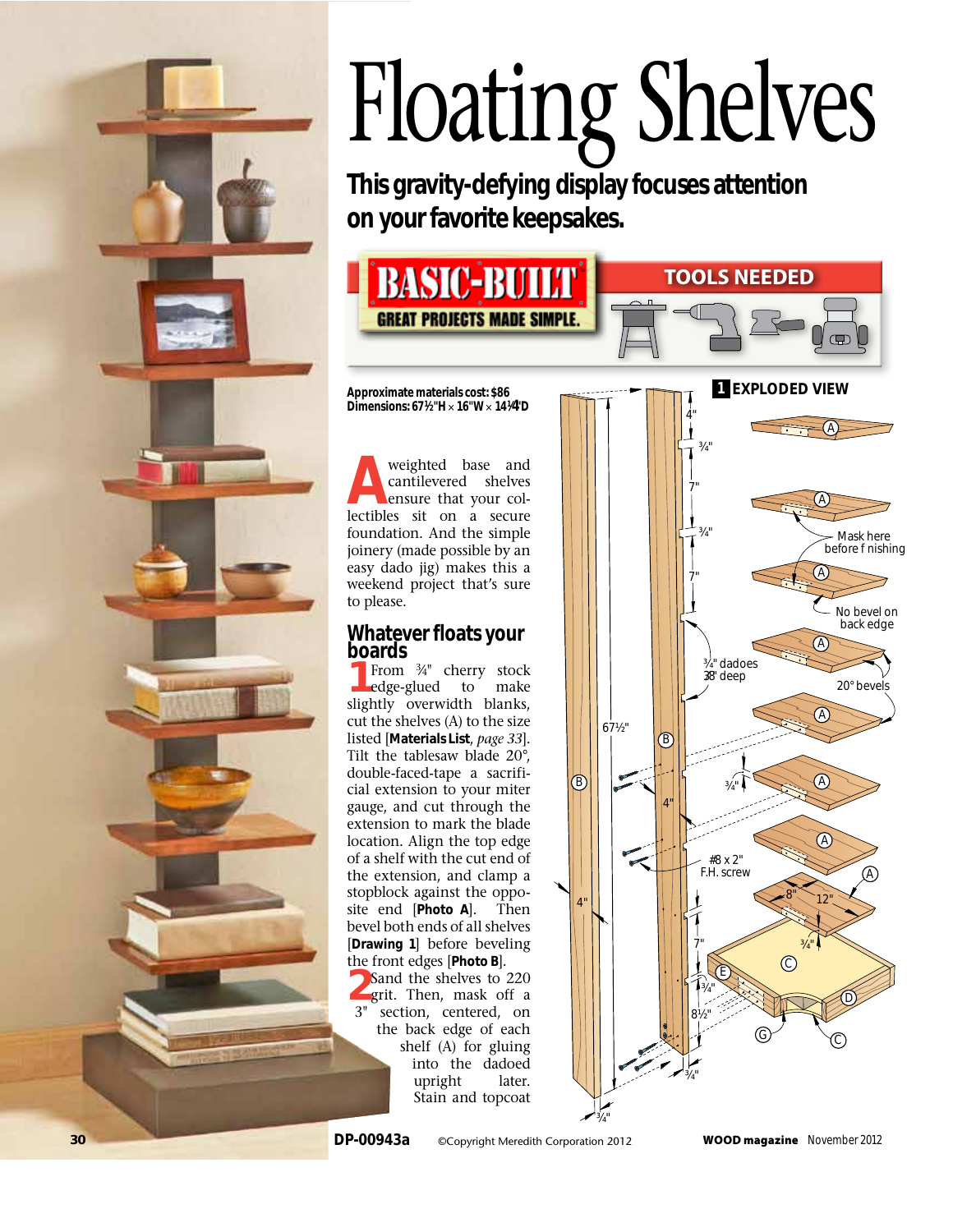### **Fashion a bevy of bevels**



**Bevel the underside of each end of the shelves (A) at 20° without repositioning the stopblock between cuts.**

A **20˚ bevel**

**Align the shelf (A) to bevel-rip the front edge of the shelf; then, butt the fence against the shelf. Now, bevel the front edge of each shelf.**

the shelves. (We used General Finishes Antique Cherry stain followed by three coats of General Finishes water-based satin polyurethane.) Remove the masking tape and set aside the shelves.

3From 3⁄4" stock, cut two spines (B) to size. Set aside one spine and one offcut the same width as the spine. Using a square, lay out the shelf locations on the other spine [**Drawing 1**].

4Create the dado jig and cut the dadoes in the spine (B), as shown in

the **Shop Tip**, *below*. 5Use a square to transfer the center-line of the dadoes to the back of the

# **TIP**

# **Zippity dadoes**

This speedy scrapwood dado jig is incredibly accurate and adapts to almost any project that requires dadoes. You'll need a scrap the same width as the part to be dadoed (a cutoff works perfectly) and some scrap stock of the same thickness (¾" in this case). Assemble the jig as shown *below left*; then, use it to rout the dadoes in the marked spine (B).



**For a snug fit, glue up and clamp the dado jig parts using the spine (B) as a guide. Take care to avoid gluing the jig to the spine.**



**With a 3⁄4" straight bit set to 3⁄8" depth, rout a dado through the jig's legs and the scrap, using the jig's fence to guide the router.**



**Line up the grooves in the jig with the marked dadoes on the spine (B), clamp both to a worksurface, and cut the dadoes.**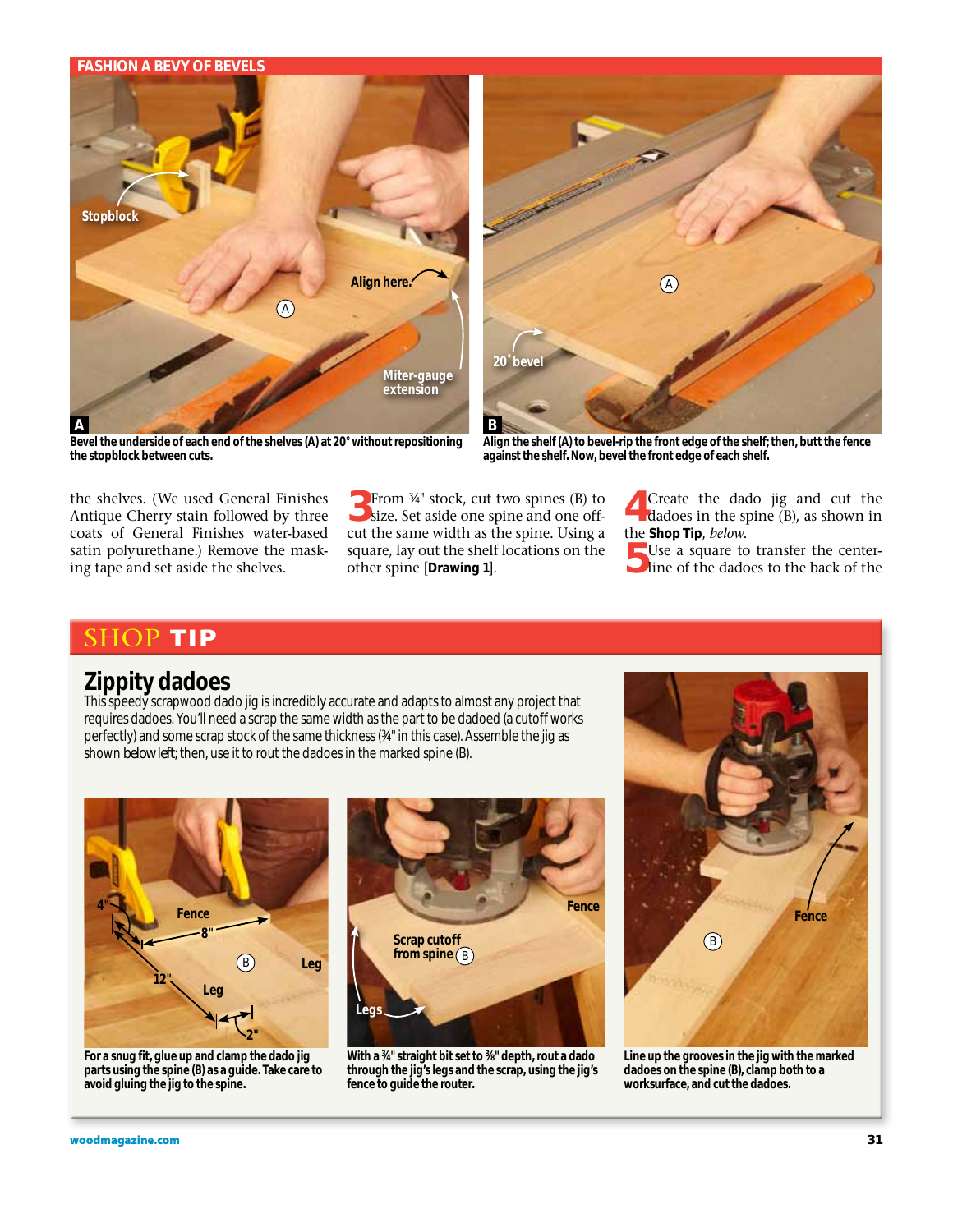### **Keep the screws on the straight and narrow**



**To ensure that the long screws drive straight into the shelves, use a square to line up the bit as you drill shank holes through the spine (B).**

spine (B). Then, drill and countersink screw holes on the centerlines [**Drawing 1, Photo C**]. Fit a shelf (A) into its dado and drill pilot holes into the shelf [**Photo D**]. Glue and screw the shelf in place and repeat with the remaining shelves. Set the shelf assembly (A/B) aside.

### **Build a beefy base**

From  $1/2$ " MDF, cut the top and bottom (C) to size. From 3⁄4" stock, cut the sides (D), front and back (E), cleats (F), and spacer (G) to size.

2Glue and clamp the sides (D) to the bottom (C) flush at their bottom edges [**Drawing 2**]. After the glue sets, glue and clamp the front (E) to the bottom.

**3** Place a 2<sup>1</sup>/8×12×12" patio paver block in the base assembly (C/D/E) resting against the front (E) and centered sideto-side. Glue and clamp the cleats (F) and the spacer (G) in place, snug against the paver [**Drawing 2, Photo E**].

Spread glue on the top edge of the spacer (G) and the front and side edges of the top (C) and set it in place. Mark the back face of the back (E) with an X; then, glue and clamp it in place [**Photo F**]. When the glue has dried, sand the base to 220 grit, removing any uneven joint lines in the process.

*Note: As you sand, be sure to replace the marked X on the back (E) to serve as a reminder of the spine location later.*

### **Add shelves to base**

To ensure that the spine (B) is plumb and the shelves  $(A)$  level, first level



**Use the shank holes in the spine (B) to guide the bit as you drill pilot holes into the edge of each shelf (A). Then, glue and screw the shelves into place.**

the base (C–G) on your worksurface, shimming where necessary. Use a helper to stand the shelf assembly in place, centered on the marked base back (E). Drill and countersink a screw hole, centered, in the spine. Attach the spine as shown [**Drawing 1, Photo G**].

**1** Retrieve the other spine (B) and glue and clamp it over the spine assembly

(A/B) [**Drawing 1**] to hide the screwheads and stiffen the assembly. When the glue has dried, remove the clamps and finishsand any remaining parts.

<sup>2</sup>To apply a painted finish to the spine (B) and base (C–G), first mask off the shelves with paper and painter's tape [**Photo H**]. Then, spray on a finish using aerosol paint. (We sprayed three coats of